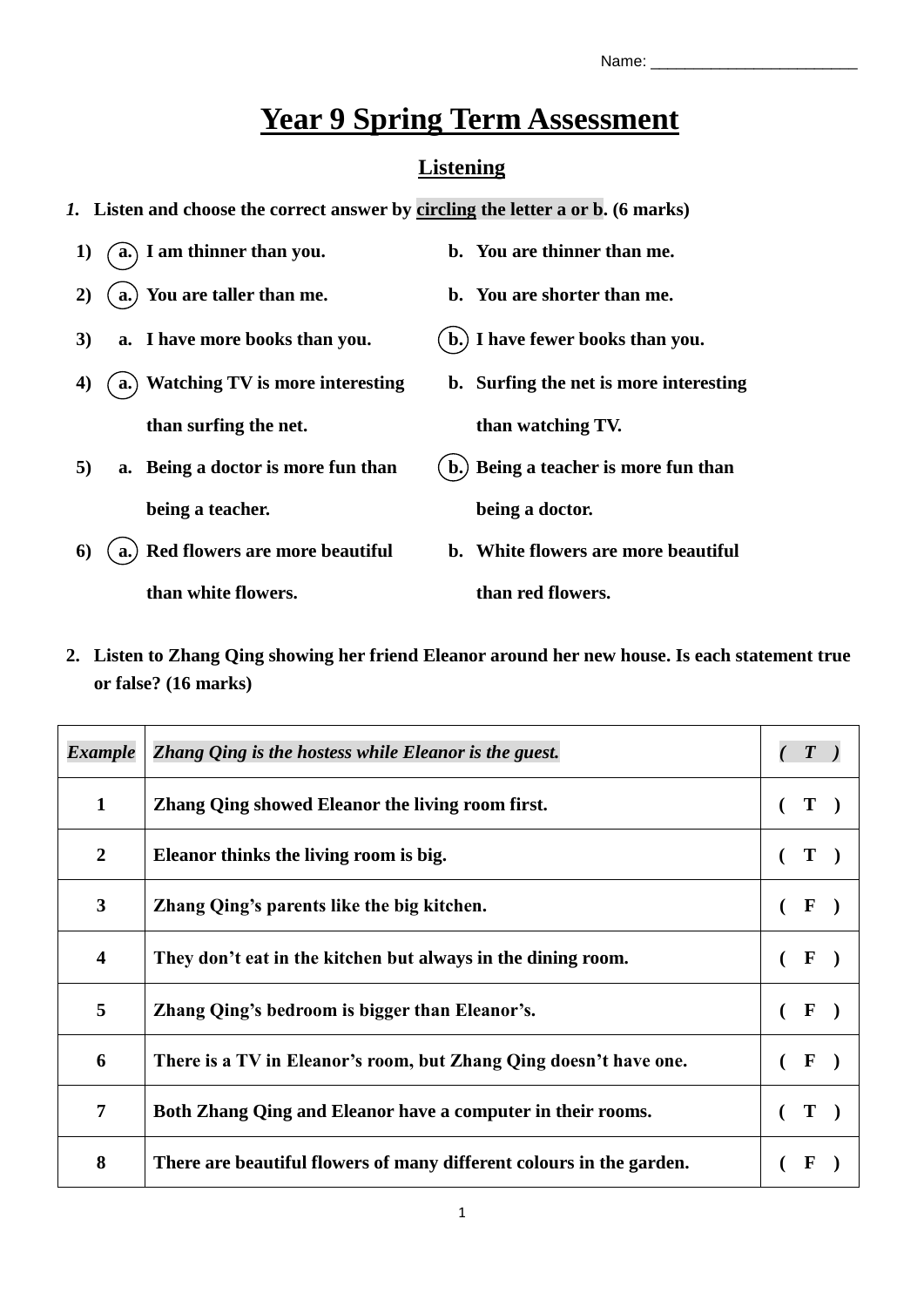**3. Listen and note down why the speaker likes each part of the house. (12 marks)**

*Example: Living room: This person likes watching TV and there is a TV in the living room.*

**Kitchen:This person likes the kitchen because it is very large.**

**Study:This person likes the study because there are many books in it and he enjoys reading.**

**Bathroom:This person likes the bathroom because it is very beautiful.**

**Garden:This person likes the garden because there are a lot of flowers in it.**

## **Reading**

**1. Match each Chinese vocabulary with its English meaning. Write the number in the grid. (10 marks)**

| 1. 房子  | 2. 医生 | 3. 哥哥 | 4. 电影院   5.商店 |       |       |
|--------|-------|-------|---------------|-------|-------|
| 6. 图书馆 | 7. 左边 | 8. 老师 | 9. 银行         | 10.厨房 | 11. 要 |

| <b>Example: older brother</b> | $\overline{\mathbf{3}}$ |
|-------------------------------|-------------------------|
| cinema                        | $\overline{\mathbf{4}}$ |
| shop                          | 5                       |
| library                       | 6                       |
| kitchen                       | 10                      |
| teacher                       | 8                       |
| left                          | $\overline{7}$          |
| doctor                        | $\overline{2}$          |
| bank                          | 9                       |
| future time marker            | 11                      |
| house                         | 1                       |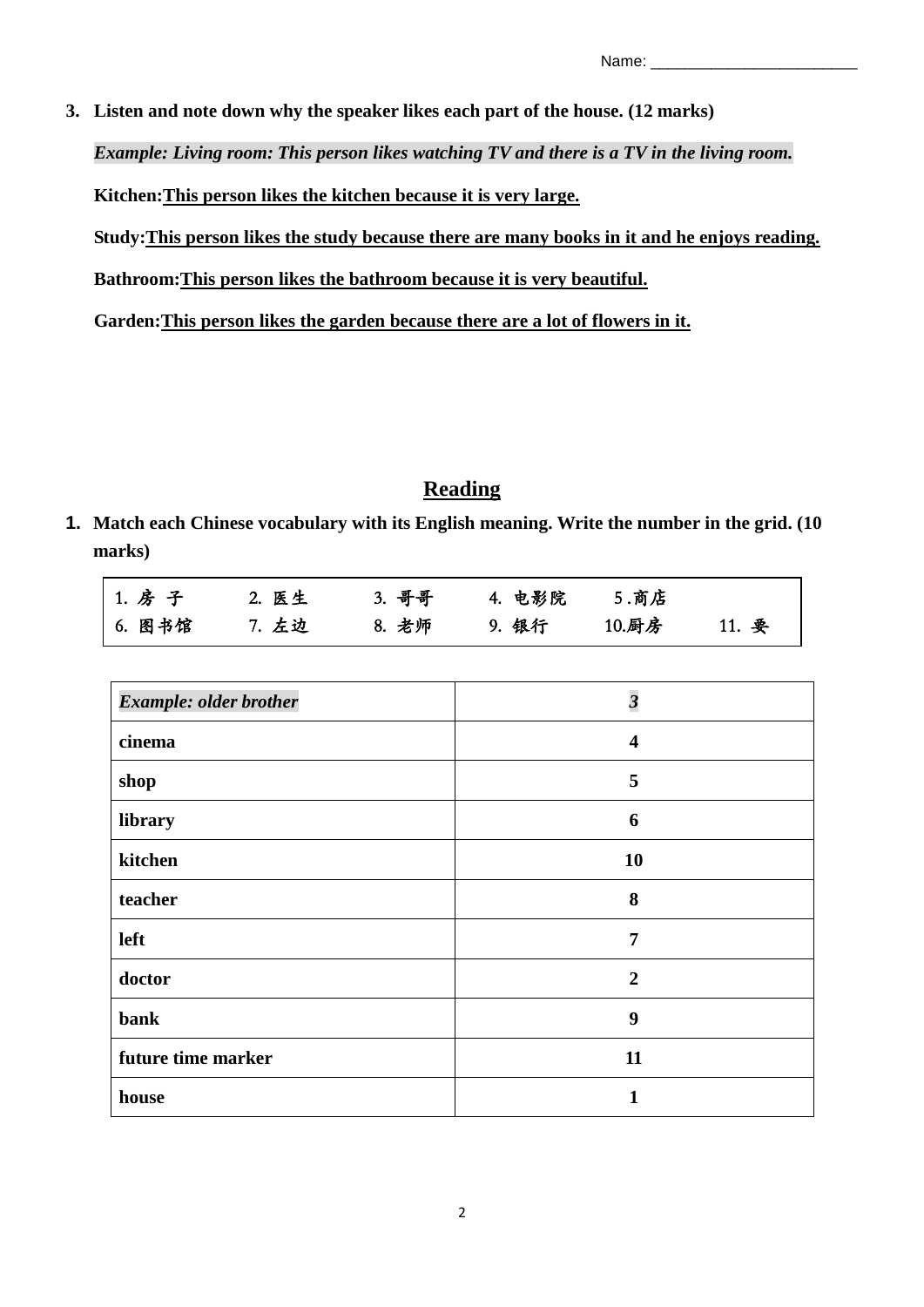Name:

**2. Match the questions/statements and responses. First answer is given to you an example. (10 marks)**

| <b>Questions/Statement</b> | Answers |
|----------------------------|---------|
| 1. 你将来想做什么?                | e       |
| 3. 你周末要去哪儿?                | d       |
| 2. 他有几个孩子?                 | c       |
| 4. 你怎么去邮局?                 | b       |
| 5. 火车站在哪儿?                 | f       |
| 6. 我住在英国, 你呢?              | а       |



**3. Read the paragraph below and answer the questions in English. (10 marks)**

我 叫 舒 乐 **(Shu le)**, 我十三岁。 我 家 有四 口 人 , 爸 爸、 妈妈 、 一 个 姐 姐和 我。 我 家 在邮局的右边,银行的前边。我家的房子不大也不小,有三个厕所、两个浴室、一 个客厅、一个饭厅, 一个厨房和三个卧室。我的卧室比爸爸妈妈的卧室小, 比姐姐 的卧室大。我家没有花园。我爸爸是商人,妈妈是科学家,姐姐是演员因为她很漂 亮。我将来想做记者因为我觉得这个工作很好玩儿。

| <b>Questions</b>                        | Answers                                             |  |  |  |  |
|-----------------------------------------|-----------------------------------------------------|--|--|--|--|
| 1) Which side is the post office? Which | post office—left side; bank—back/behind             |  |  |  |  |
| side is the bank?                       |                                                     |  |  |  |  |
| 2) How many toilets and bathrooms       | three toilets and two bathrooms                     |  |  |  |  |
| do they have?                           |                                                     |  |  |  |  |
| 3) Whose bedroom is the smallest?       | elder sisters; they don't have a garden             |  |  |  |  |
| Do they have a garden?                  |                                                     |  |  |  |  |
| 4) What do Shule's parents do?          | Her father is a business person; her mother is a    |  |  |  |  |
|                                         | scientist.                                          |  |  |  |  |
| 5) What job does Shule like to do?      | She wants to be a journalist because she feel it is |  |  |  |  |
| Why?                                    | fun.                                                |  |  |  |  |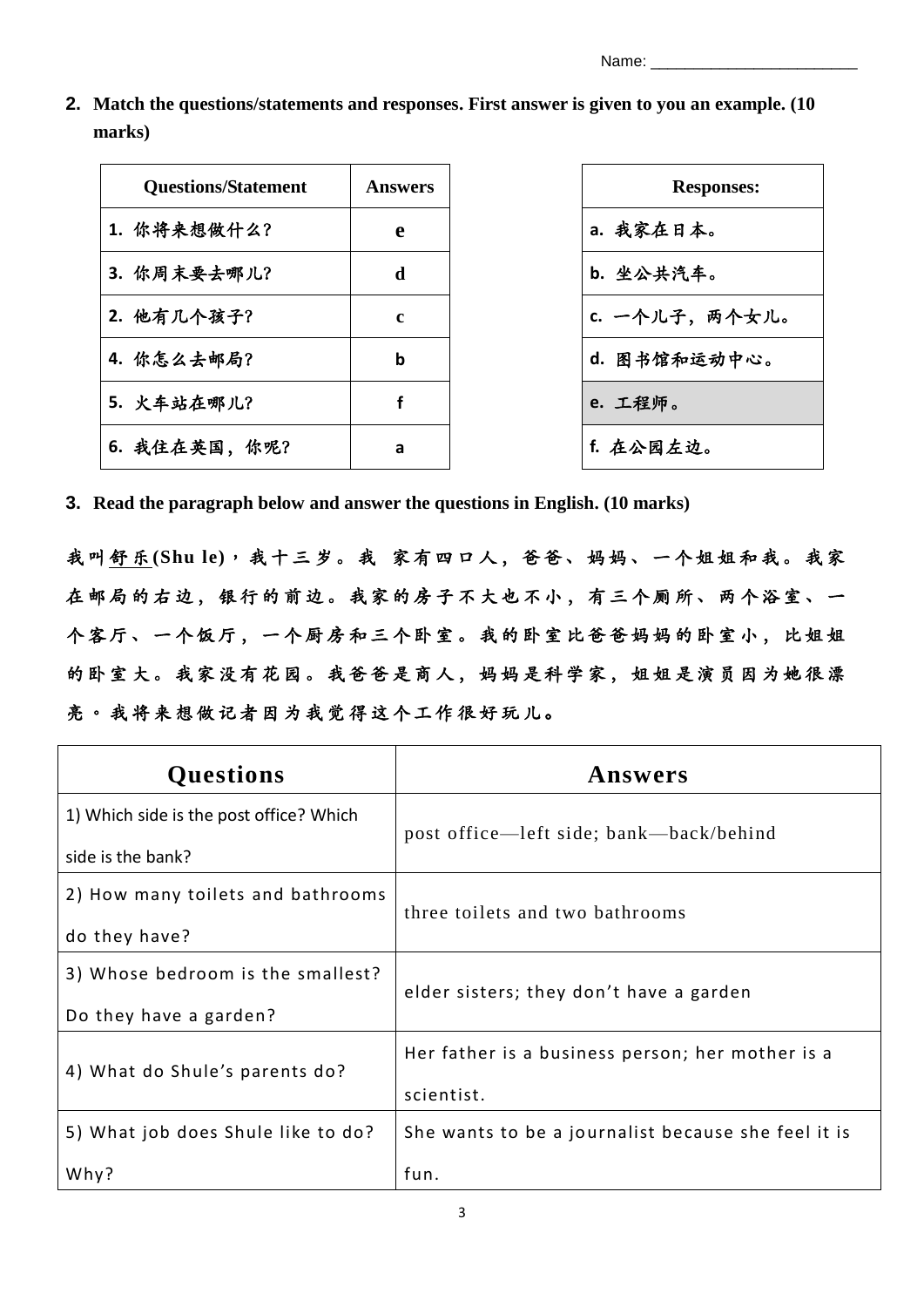| ___ |
|-----|
|-----|

#### **4. Translate the following from Chinese to English. (15 marks)**

1) 下个星期六我要去女朋友家,因为星期六是她的生日。

#### **I am going to my girlfriend's house next Saturday because Saturday is her birthday.**

2) 上个周末我和朋友一起去了法国海边。我们觉得在海边游泳很好玩儿。

# **My friend and I went to French seaside last weekend. We think that swimming at the seaside is very fun.**

3) 我小的时候想做演员,但是(but)我现在想做科学家因为我觉得科学很有意思。

 **When I was young, I wanted to be an actor. But now I would like to be an scientist because I think that science is very interesting.** 

4) 姐姐的卧室比我的卧室大。她有一个很大的书架因为她喜欢看书。

l

### **Elder sister's bedroom is bigger than mine. She has a big bookshelf because she likes reading.**

5) 我家的左边有一个大公园。我每天早上去公园跑步。我喜欢一边跑步一边听音乐。

 **There is a big park on the left of my house. I go to the park to run every morning. I like listening to music while running.** 

## **Writing**

## **1. Translate the English vocabulary into Chinese. (10 marks)**

| house |  | In the future |  | journalist |   | front | actor |  |
|-------|--|---------------|--|------------|---|-------|-------|--|
| R     |  |               |  |            | m |       |       |  |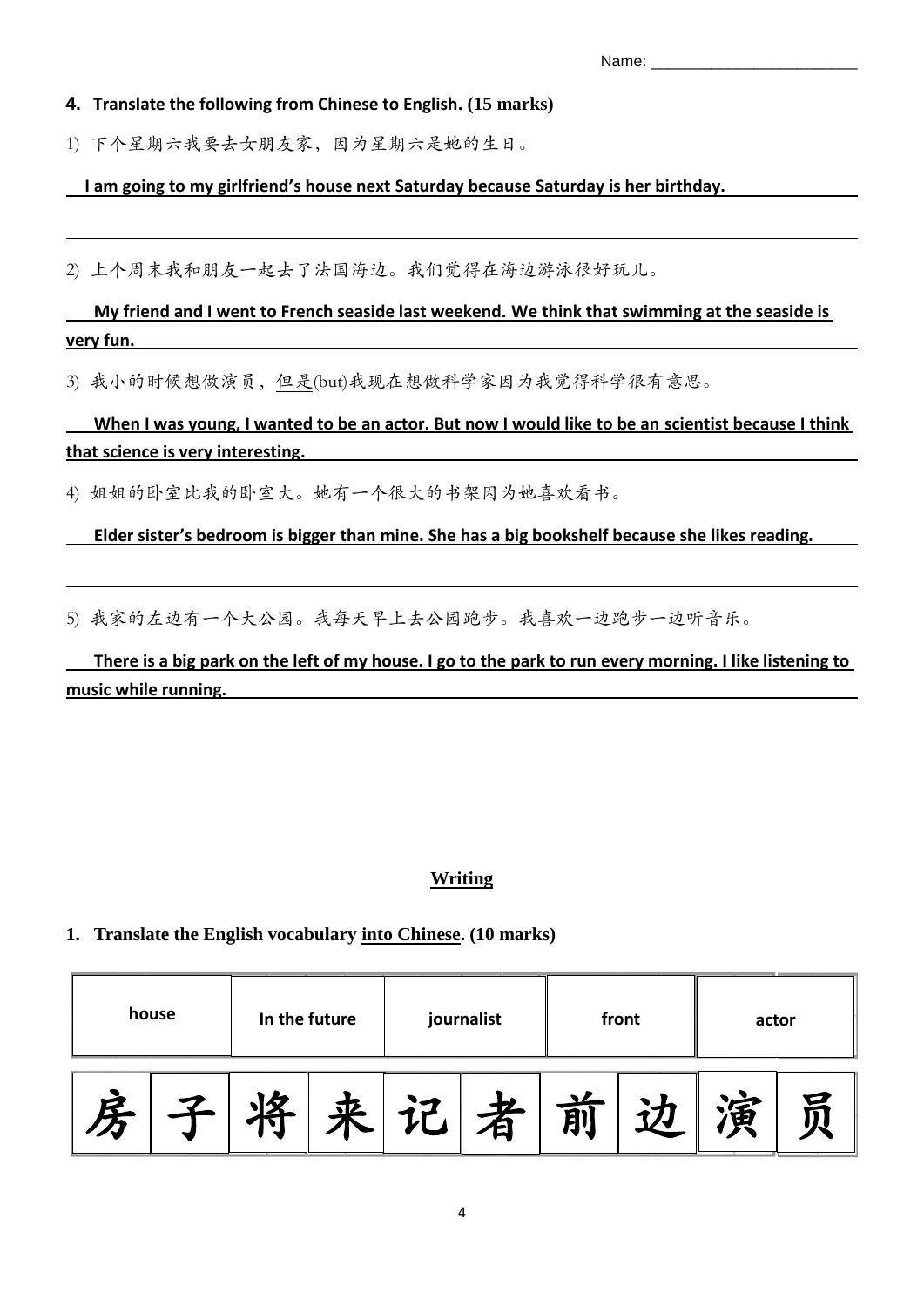Name:

#### **2. Translate the English phrases into Chinese. (10 marks)**

| Example:a son<br>a)  | two daughters<br>b) | large living room<br>C) |
|----------------------|---------------------|-------------------------|
| 一个儿子                 | 两个女儿                | 大客厅                     |
| d) go to the library | next weekend<br>e)  | last month              |
| 去图书馆                 | 下个周末                | 上个月                     |

#### **3. Unscramble the sentence.(10 marks)**

| 将来   想   英国   护士   我   的   妹妹   。<br>在<br>做 |
|---------------------------------------------|
|---------------------------------------------|

我 的 妹妹 将来 想 在 英国 做 一 个 护士。

- **4. Translate the following text into Chinese. (15 marks)**
- **a) My father is a Chinese doctor. He is very handsome, also very tall.**

## 我的爸爸是一个中国医生。 他很帅,也很高。 .

**b) Today my girlfriend and I went to the cinema to see the film because this film is very interesting.**

## 今天我和女朋友去电影院看电影因为这个电影很有意思。

**c) I would like to be a teacher in the future because I think this job is very interesting.**

## 我将来想做一个老师因为我觉得这个工作很有意思。

**d) The kitchen is larger than the dining room, but (**但是**) smaller than the living room.**

## 厨房比饭厅大,但是比客厅小。

**e) Do you often go to the sports center at weekends?**

# 你周末常常去运动中心吗?